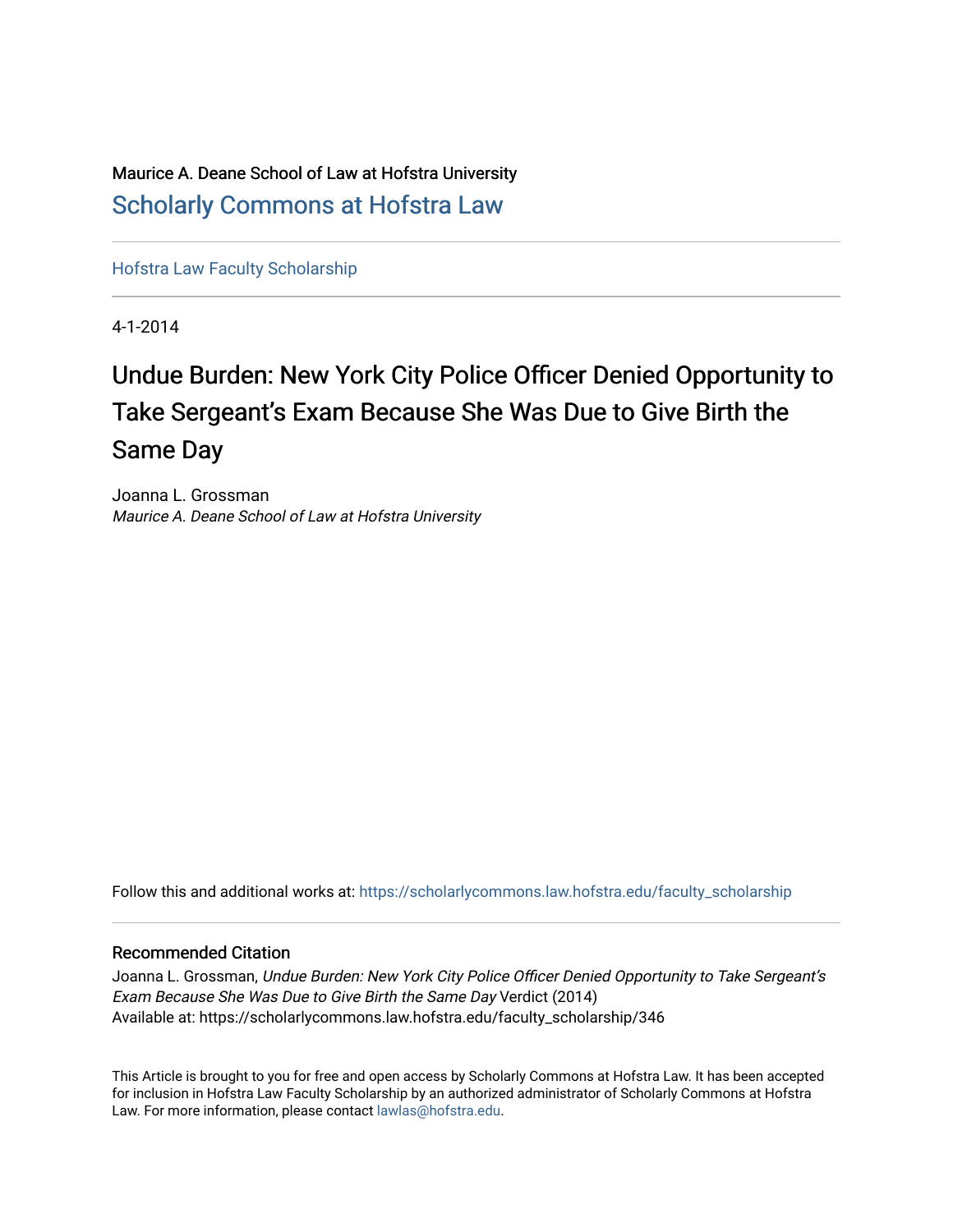# Verdict

April 1, 2014 Joanna L. [Grossman](http://verdict.justia.com/author/grossman)

Undue Burden: New York City Police Officer Denied Opportunity to Take Sergeant's Exam Because She Was Due to Give Birth the Same Day



It was a case of bad timing. Akema Thompson, an officer with the

New York City Police Department, was scheduled to take the sergeant's exam on October 19, 2013. But she was also scheduled to do something else that day—give birth to a baby. Since fetuses don't take requests, Officer Thompson requested an accommodation from the city that would have allowed her to take the exam on another day in the event she needed to reschedule because of a conflict with childbirth or immediate recovery from it. Her request was denied, despite the fact that promotional exams were routinely rescheduled for other reasons.

Officer Thompson has filed a charge of discrimination against the City of New York, alleging that the testing accommodation policy, administered by the Department of Citywide Administrative Services ("DCAS"), was unlawful as applied to her. (DCAS administers testing for all civil service jobs in New York City, and, thus, the NYPD was not responsible for the denial of Officer Thompson's request.) She claims that the denial of her request for an accommodation is invalid under federal, state, and local discrimination laws. While her case has yet to be adjudicated at any level, her situation is all too common among pregnant working women. Employers routinely deny costless accommodations that impose no hardship and that, in many cases, are made available to other workers with circumstances or conditions that conflict with workplace obligations. Officer Thompson is just the latest victim of a system that fails to see pregnancy as a condition worthy of even minor accommodation. The consequences of this mindset for individual women, like Officer Thompson, and women in general is devastating.

#### Thompson v. City of New York: The Charges

Officer Thompson is challenging the denial of a testing accommodation as a form of unlawful discrimination. Represented by Legal Momentum, a non-profit group that advocates for the rights of women, Officer Thompson filed a charge with the federal Equal Employment Opportunity Commission (EEOC). She alleges that the denial of her requested accommodation constitutes sex, pregnancy, and disability discrimination.

In her charge, she details the request she made and the various responses she received from DCAS. This agency regulates and administers testing for all city jobs—not just those at the NYPD. Although the facts have not been adjudicated by an agency or court, the charge filed appends copies of the written correspondence back and forth between Officer Thompson and DCAS regarding her request. (Needless to say, the factual description in this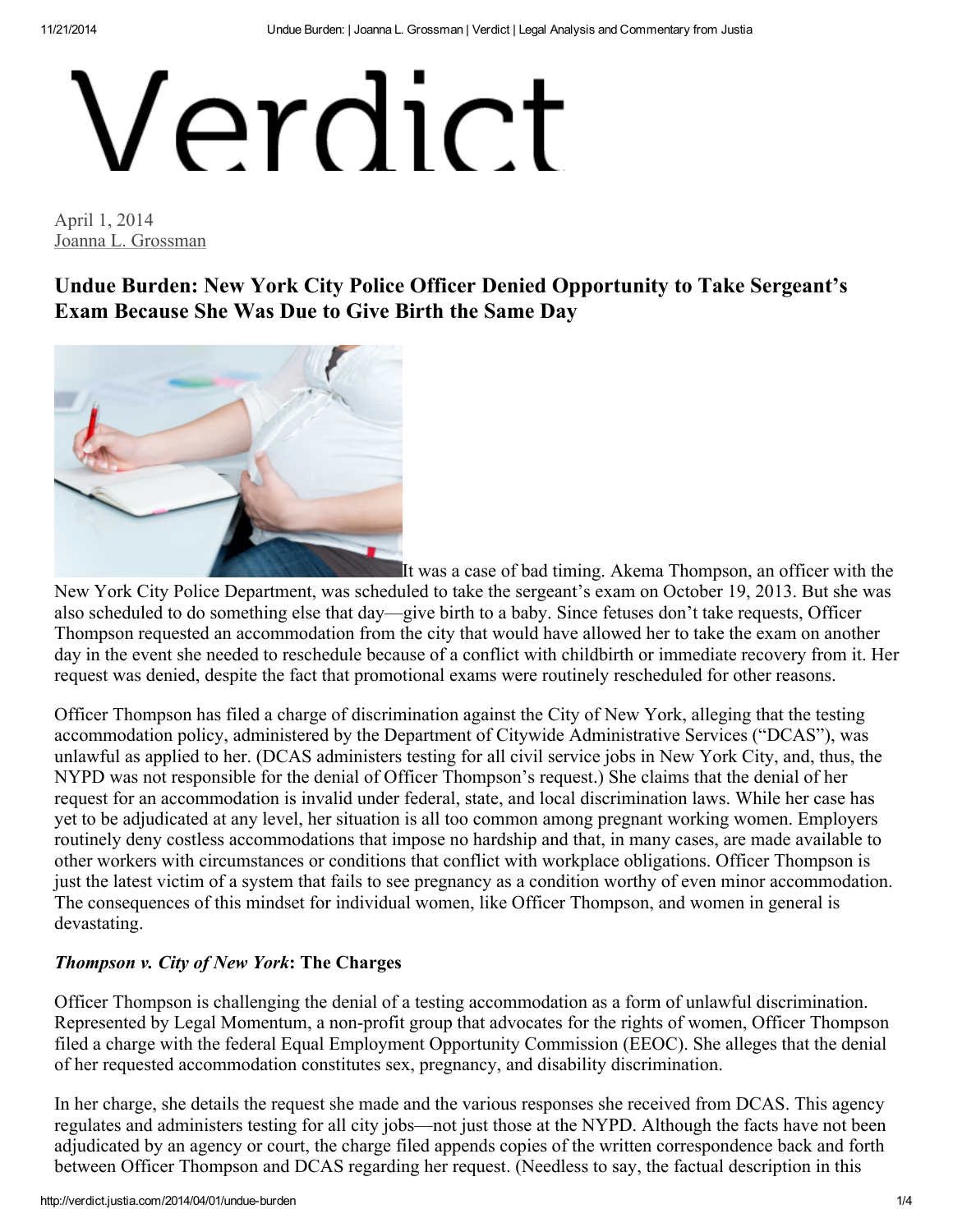11/21/2014 Undue Burden: | Joanna L. Grossman | Verdict | Legal Analysis and Commentary from Justia

column is based on Officer Thompson's allegations. DCAS may deny these allegations or argue for a different interpretation of them as the case proceeds through the EEOC process.)

In January 2013, Officer Thompson learned that the City had scheduled a Sergeant's promotional exam for the following October. Although this might seem like a routine event, these exams are scheduled only "as needed" and can be spaced apart by several years. Officer Thompson immediately paid almost \$800 to a test prep company for a review course.

The next month, Officer Thompson became pregnant and informed the NYPD of her condition shortly thereafter. Her due date was, as mentioned above, the exact same day as the exam.

In June 2013, Officer Thompson registered for the exam, paying an additional \$83. Because of the conflict with her due date, she contacted DCAS to request that she be allowed to take the exam on another day. She provided medical documentation of her due date and the number of weeks she would need to recover medically from childbirth. She requested the accommodation numerous times both in writing and over the phone. In one of these communications, Officer Thompson mentioned that the NYPD had told her to request to take the exam on an alternative testing day already set aside for those whose religious observance conflicted with the scheduled date.

At some point, Officer Thompson sought assistance from the Patrolmen's Benevolent Association (PBA), the union for patrol officers in the NYPD, and the PBA requested an accommodation on her behalf.

The request for accommodation was flatly denied. She was told, in one piece of correspondence, that her "request to postpone this test due to the possibility that you may give birth on, or shortly after the test date, is not approvable." In another e-mail, she was informed that City policy does allow the promotional exam to be rescheduled, but only for conflicts due to (1) military duty, (2) DCAS error, (3) required court appearance (in any type of proceeding); (4) physical disability incurred on the job or (5) the death of a close relative. She was also told in other correspondence that tests could be rescheduled to accommodate religious observance.

Three days before her due date, Officer Thompson went into labor. She was hospitalized that day, October 16. While in labor, she alleges she received a telephone call from a representative at DCAS, who reiterated that she could not postpone the test because of childbirth, but offered her a cushion to sit on during the exam or two additional hours to complete it.

Neither a cushion nor extra time was going to make it possible for Officer Thompson to sit for the sergeant's exam. She had an emergency C-section on October 16th and was not released from the hospital until October 20th, the day after the exam was given. And while other candidates may well have taken the October 2013 exam at later dates due to "approvable" conflicts, Officer Thompson was denied the opportunity. It might be years before the opportunity surfaces again.

## Pregnancy Discrimination Law

Before the passage of the federal Pregnancy Discrimination Act (PDA) in 1978, pregnant women worked at the whim of their employers, who had almost no restraint on their ability to exclude, mistreat, or fire them. The PDA changed the landscape dramatically by guaranteeing pregnant workers two rights: (1) the right not to be subjected to adverse treatment because of pregnancy; and (2) the right to be treated the same as non-pregnant workers who are similar in their ability or inability to work. It is this second right at issue in a case like Thompson's. Employers have no absolute duty to accommodate pregnancy, but they cannot refuse to accommodate pregnancy when offering accommodations for people with similar limitations.

Employees may also have rights under state or local pregnancy discrimination laws. The New York Human Rights Law protects against pregnancy discrimination in a manner similar to the federal PDA. And, as of January 30, 2014, New York City offers pregnant workers more expansive protections under the Pregnant Workers Fairness Act. The local PWFA (distinguished from a federal bill [\(http://verdict.justia.com/2012/05/11/the](http://verdict.justia.com/2012/05/11/the-pregnant-workers-fairness-act)pregnant-workers-fairness-act) by the same name, which has been introduced in Congress but made little progress towards enactment) applies to employers with at least four employees. The law requires employers to provide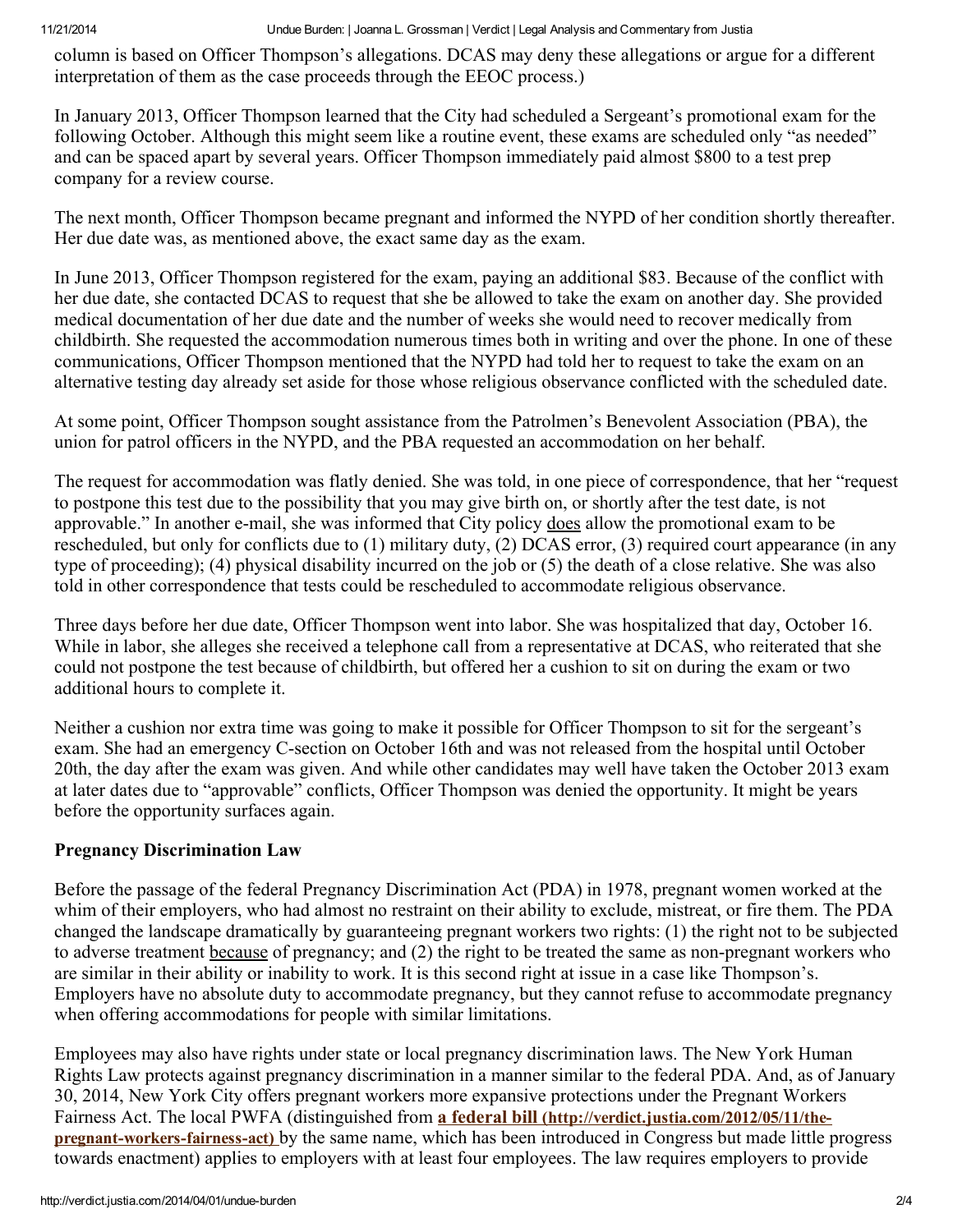11/21/2014 Undue Burden: | Joanna L. Grossman | Verdict | Legal Analysis and Commentary from Justia

"reasonable accommodation" necessitated by pregnancy or childbirth unless doing so would cause an "undue hardship" on the employer. The types of accommodations contemplated by the law include light-duty assignments (e.g., one without heavy lifting); changes to the work setting (e.g., to avoid toxins); more frequent breaks to eat, drink, or use the bathroom.

In Officer Thompson's case, she is challenging the City's refusal to accommodate her pregnancy by allowing her to postpone the sergeant's promotional exam. Under the new PWFA in New York City, the City's denial would almost certainly be unlawful. Asking to postpone an exam that provides the opportunity for significant career enhancement and is offered very infrequently is a reasonable request. It would be all but impossible for the City to prove that postponement imposed an undue hardship given that it already offers the same accommodation to at least five other groups of workers (noted above). All that Officer Thompson asked is that an existing accommodation be extended to her—an accommodation that would be effectively costless to the City.

But this law did not take effect until January 30, 2014, several months after the test Officer Thompson missed because of childbirth. Unless the law is applied retroactively, it will not help her. However, the New York City Division of Human Rights, which implements anti-discrimination laws, has taken the position publicly that it considered pregnancy a disability even before this law took effect. Moreover, she should have been granted the accommodation under the federal and state laws in existence at the time of her request. And it is worth noting that despite the change in city law, the DCAS testing accommodation policy remains in effect today.

As noted above, the PDA provides that employers who accommodate other forms of temporary disability must also accommodate pregnancy. This clause was expressly designed to force changes to standard employer benefit and leave policies, many of which excluded pregnancy altogether. It was designed to coerce employers out of the mindset that pregnant workers were not worthy of the same accommodations or benefits, or that pregnancy did not have cognizable effects on a woman's ability to work uninterrupted. When the Supreme Court was first asked to interpret this provision, it concluded that the provision imposed a floor on the treatment of pregnant workers, but not a ceiling. In other words, employers could no longer exempt pregnant employees from otherwise available benefits and accommodations. But they could take things in the other direction: employers could offer accommodations for pregnancy and childbirth that they did not offer to other temporarily disabled employees. This interpretation reflected Congress's concern with the unfair treatment of pregnant workers that was commonplace before enactment of the PDA.

By its express terms, DCAS policy is contrary to the PDA. DCAS admits that it provides such accommodations to a wide variety of workers—including some with far less dire conflicts with the test than childbirth on the same day—while withholding them from pregnant officers. For example, it allows candidates to postpone the promotional exam if a close relative has died within a week of the exam date. While this is a humane rule that correctly assumes officers need time to grieve and tend to the burial of a deceased relative, it is not clear that these officers could not show up for the scheduled exam if no alternative were given.

But for Officer Thompson, both her predicted due date and her actual delivery date posed a direct and insurmountable conflict with the exam. She could not be in two places at once—a hospital maternity ward and an administrative testing room. The allegation that she was telephoned while in the hospital and offered a cushion to sit on while she took the test, if proven, would be nothing short of mockery of her situation.

The law does not require DCAS to provide testing accommodations, but it does prohibit the agency from withholding an otherwise available accommodation from pregnant candidates. And even if the policy didn't facially violate the PDA, it imposes a disparate impact on female officers, who are disproportionately likely to have their careers hindered by this policy. Neutral policies that cause a disparate impact must be justified by business necessity and, even then, cannot be followed if there is a less burdensome alternative. Given that the promotional exam can be postponed for a host of other reasons, it will be impossible for the City to show that the refusal of postponement to pregnant candidates is necessary to the operation of the business and/or that no less burdensome approach could be taken.

## Why the DCAS Rule Reflects Bad Policy